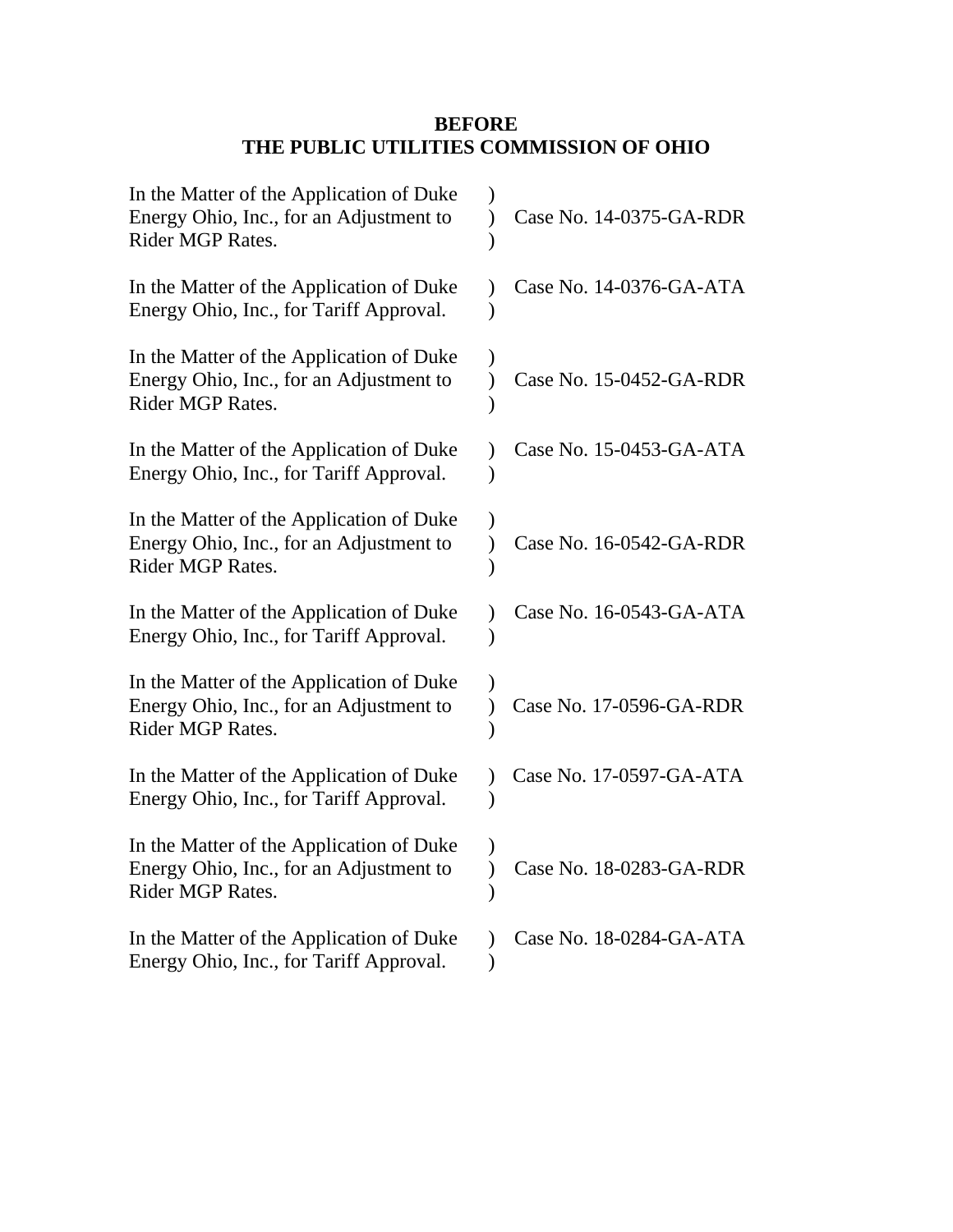| In the Matter of the Application of Duke<br>Energy Ohio, Inc., for Implementation of<br>the Tax Cuts and Jobs Act of 2017.                            | Case No. 18-1830-GA-UNC |
|-------------------------------------------------------------------------------------------------------------------------------------------------------|-------------------------|
| In the Matter of the Application of Duke<br>Energy Ohio, Inc., for Approval of Tariff<br>Amendments.                                                  | Case No. 18-1831-GA-UNC |
| In the Matter of the Application of Duke<br>Energy Ohio, Inc., for an Adjustment to<br>Rider MGP Rates.                                               | Case No. 19-0174-GA-RDR |
| In the Matter of the Application of Duke<br>Energy Ohio, Inc., for Tariff Approval.                                                                   | Case No. 19-0175-GA-ATA |
| In the Matter of the Application of Duke<br>Energy Ohio, Inc., for Authority to Defer<br>Environmental Investigation and<br><b>Remediation Costs.</b> | Case No. 19-1085-GA-AAM |
| In the Matter of the Application of Duke<br>Energy Ohio, Inc., for Tariff Approval.                                                                   | Case No. 19-1086-GA-UNC |
| In the Matter of the Application of Duke<br>Energy Ohio, Inc., for an Adjustment to<br>Rider MGP Rates.                                               | Case No. 20-0053-GA-RDR |
| In the Matter of the Application of Duke<br>Energy Ohio, Inc., for Tariff Approval.                                                                   | Case No. 20-0054-GA-ATA |

### **REPLY BRIEF SUBMITTED ON BEHALF OF THE STAFF OF THE PUBLIC UTILITIES COMMISSION OF OHIO**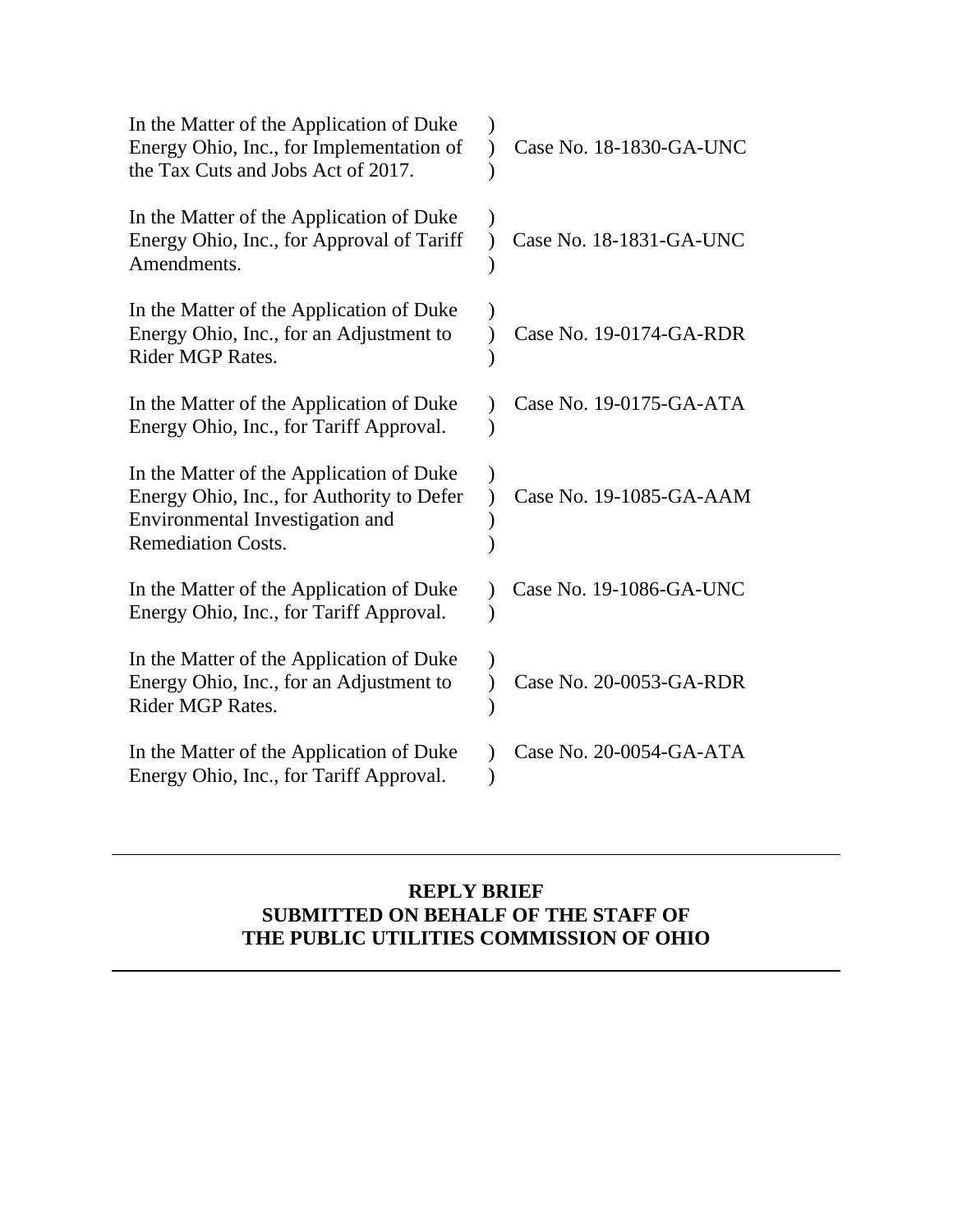**David Yost** Ohio Attorney General

**John H. Jones** Section Chief

**Werner L. Margard III** (0024858) **Robert A. Eubanks** (007386) **Jodi J. Bair** (0062921) **Kyle L. Kern** (0084199) Assistant Attorneys General Public Utilities Section 30 East Broad Street, 26 th Floor Columbus, OH 43215 614.466.4397 (telephone) 614.644.8764 (fax) [Werner.Margard@OhioAGO.gov](mailto:Werner.Margard@OhioAGO.gov) [Robert.Eubanks@OhioAGO.gov](mailto:Robert.Eubanks@OhioAGO.gov) [Jodi.Bair@OhioAGO.gov](mailto:Jodi.Bair@OhioAGO.gov) [Kyle.Kern@OhioAGO.gov](mailto:Kyle.Kern@OhioAGO.gov)

**On behalf of the Staff of The Public Utilities Commission of Ohio**

December 23, 2021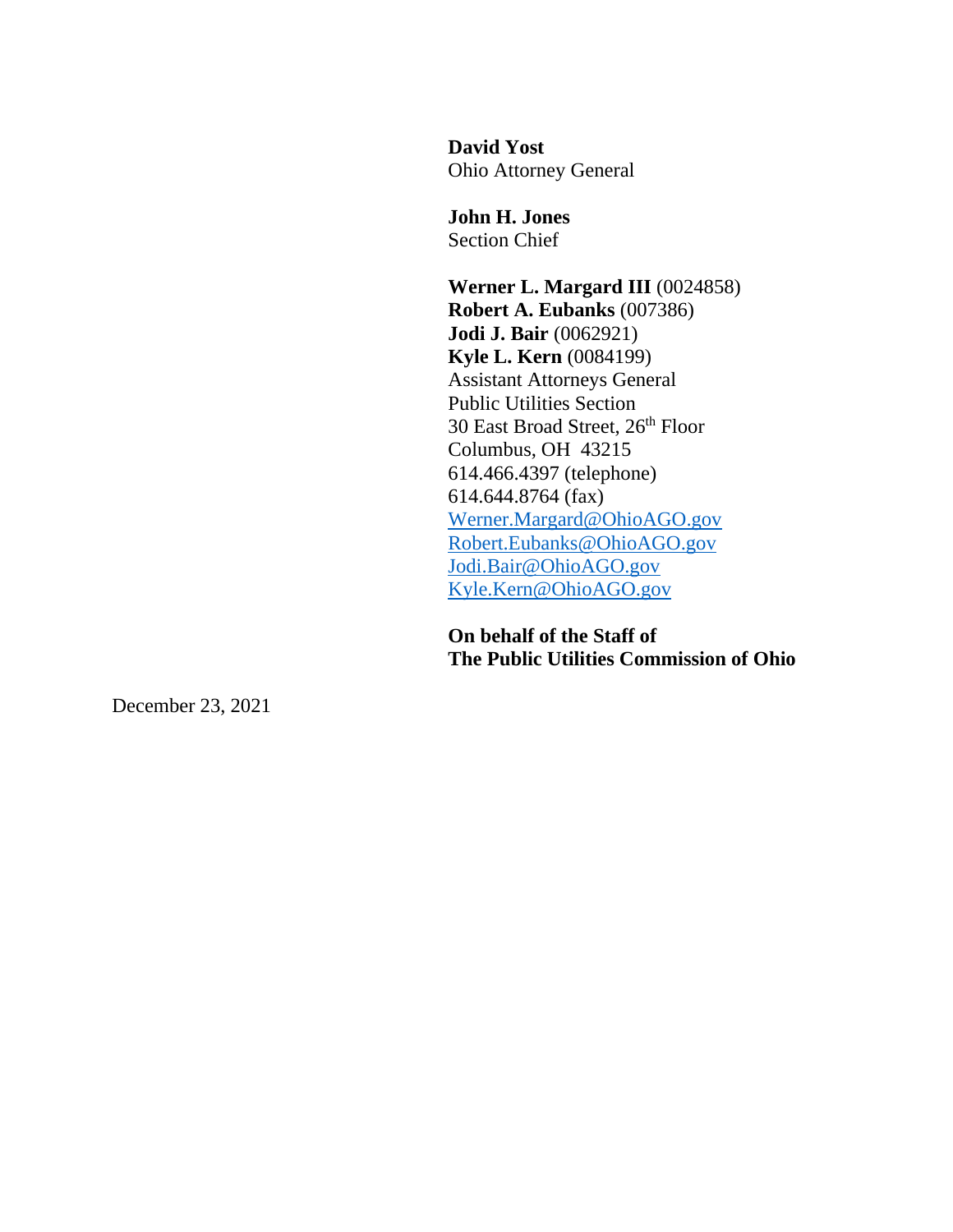# **TABLE OF CONTENTS**

## **PAGE**

| I. |           |                                                                        |
|----|-----------|------------------------------------------------------------------------|
|    | A.        | The stipulation is the product of serious bargaining among capable     |
|    | <b>B.</b> |                                                                        |
|    | C.        | The stipulation does not violate any important regulatory principle or |
|    |           |                                                                        |
|    |           |                                                                        |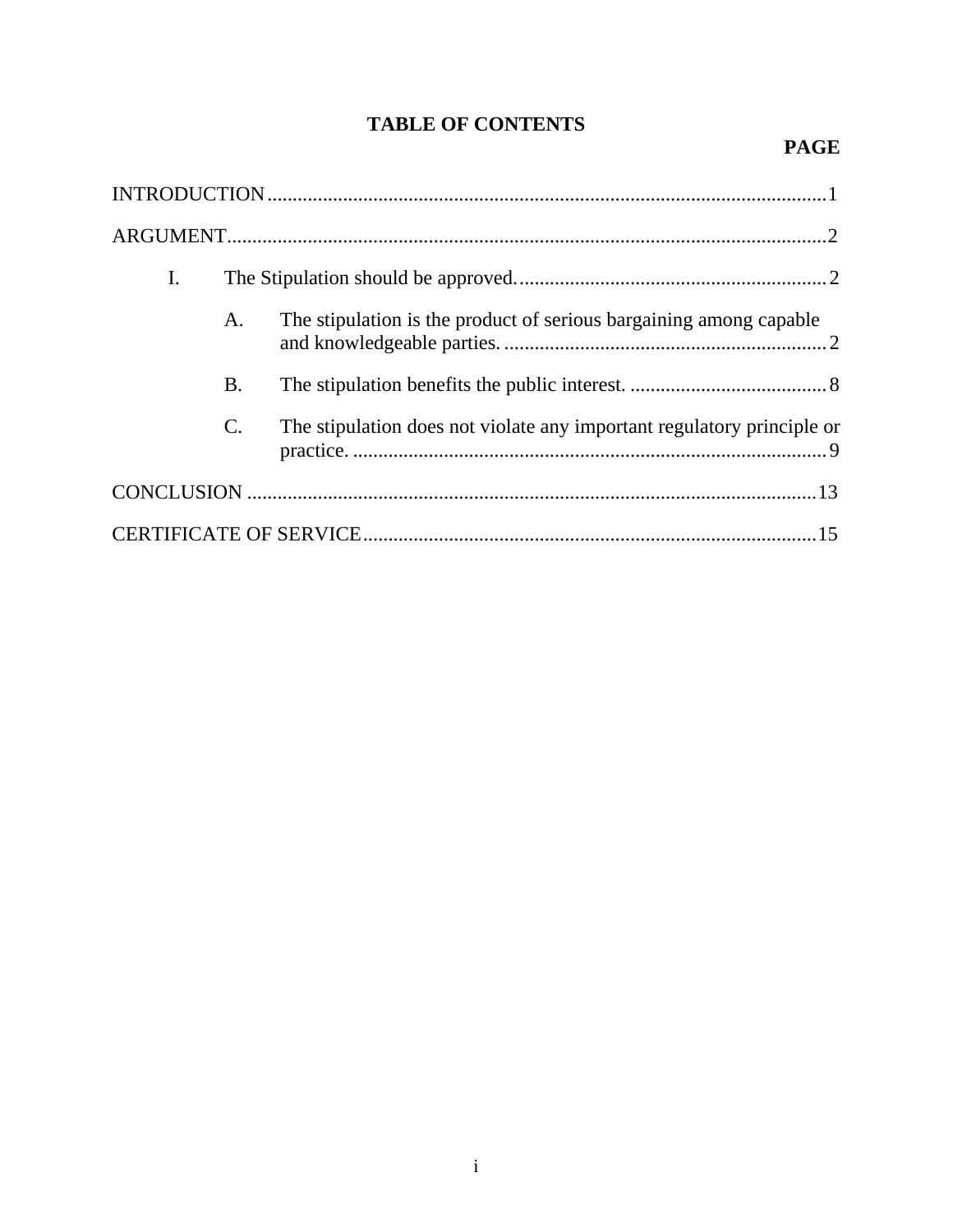## **BEFORE THE PUBLIC UTILITIES COMMISSION OF OHIO**

| In the Matter of the Application of Duke<br>Energy Ohio, Inc., for an Adjustment to<br>Rider MGP Rates. | Case No. 14-0375-GA-RDR |
|---------------------------------------------------------------------------------------------------------|-------------------------|
| In the Matter of the Application of Duke<br>Energy Ohio, Inc., for Tariff Approval.                     | Case No. 14-0376-GA-ATA |
| In the Matter of the Application of Duke<br>Energy Ohio, Inc., for an Adjustment to<br>Rider MGP Rates. | Case No. 15-0452-GA-RDR |
| In the Matter of the Application of Duke<br>Energy Ohio, Inc., for Tariff Approval.                     | Case No. 15-0453-GA-ATA |
| In the Matter of the Application of Duke<br>Energy Ohio, Inc., for an Adjustment to<br>Rider MGP Rates. | Case No. 16-0542-GA-RDR |
| In the Matter of the Application of Duke<br>Energy Ohio, Inc., for Tariff Approval.                     | Case No. 16-0543-GA-ATA |
| In the Matter of the Application of Duke<br>Energy Ohio, Inc., for an Adjustment to<br>Rider MGP Rates. | Case No. 17-0596-GA-RDR |
| In the Matter of the Application of Duke<br>Energy Ohio, Inc., for Tariff Approval.                     | Case No. 17-0597-GA-ATA |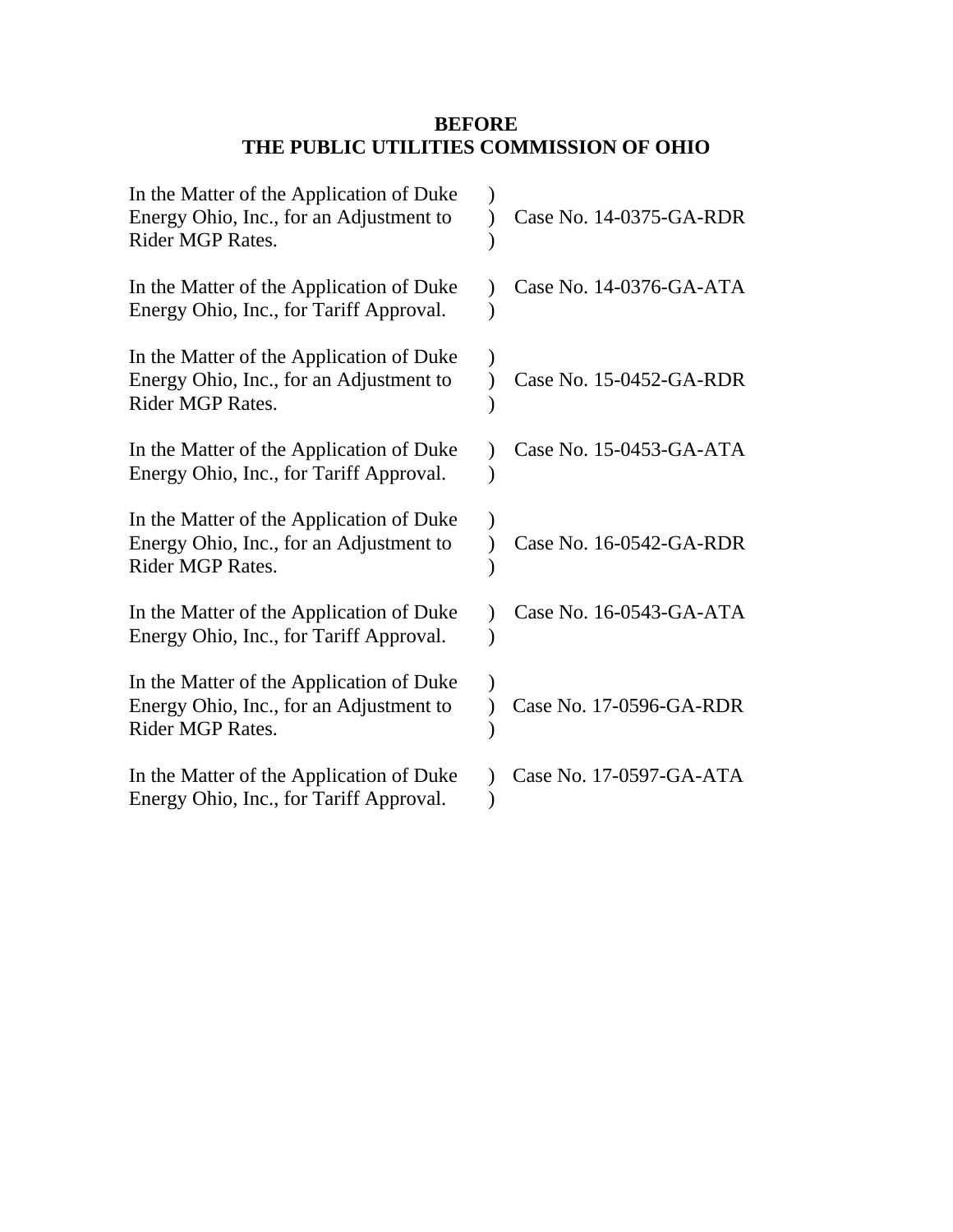| In the Matter of the Application of Duke<br>Energy Ohio, Inc., for an Adjustment to<br><b>Rider MGP Rates.</b>                                        | Case No. 18-0283-GA-RDR |
|-------------------------------------------------------------------------------------------------------------------------------------------------------|-------------------------|
| In the Matter of the Application of Duke<br>Energy Ohio, Inc., for Tariff Approval.                                                                   | Case No. 18-0284-GA-ATA |
| In the Matter of the Application of Duke<br>Energy Ohio, Inc., for Implementation of<br>the Tax Cuts and Jobs Act of 2017.                            | Case No. 18-1830-GA-UNC |
| In the Matter of the Application of Duke<br>Energy Ohio, Inc., for Approval of Tariff<br>Amendments.                                                  | Case No. 18-1831-GA-UNC |
| In the Matter of the Application of Duke<br>Energy Ohio, Inc., for an Adjustment to<br><b>Rider MGP Rates.</b>                                        | Case No. 19-0174-GA-RDR |
| In the Matter of the Application of Duke<br>Energy Ohio, Inc., for Tariff Approval.                                                                   | Case No. 19-0175-GA-ATA |
| In the Matter of the Application of Duke<br>Energy Ohio, Inc., for Authority to Defer<br>Environmental Investigation and<br><b>Remediation Costs.</b> | Case No. 19-1085-GA-AAM |
| In the Matter of the Application of Duke<br>Energy Ohio, Inc., for Tariff Approval.                                                                   | Case No. 19-1086-GA-UNC |
| In the Matter of the Application of Duke<br>Energy Ohio, Inc., for an Adjustment to<br><b>Rider MGP Rates.</b>                                        | Case No. 20-0053-GA-RDR |
| In the Matter of the Application of Duke<br>Energy Ohio, Inc., for Tariff Approval.                                                                   | Case No. 20-0054-GA-ATA |

## **REPLY BRIEF SUBMITTED ON BEHALF OF THE STAFF OF THE PUBLIC UTILITIES COMMISSION OF OHIO**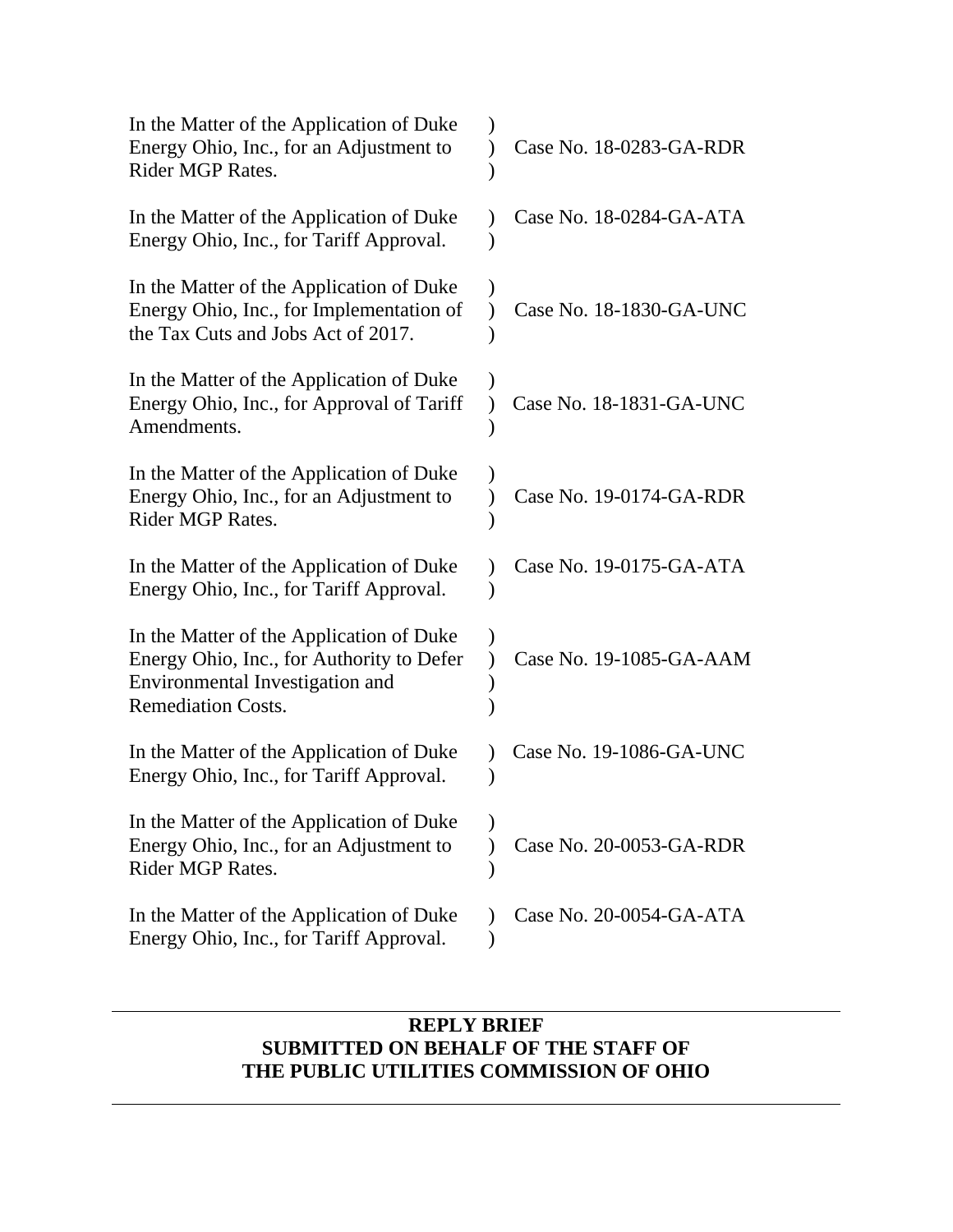#### **INTRODUCTION**

<span id="page-6-0"></span>The Stipulation in these cases seek to resolve a significant number of issues, involving both significant costs and credits, in a large number of cases. The intervenors in these cases have worked quite literally for years trying to reach resolutions. The Stipulation represents a delicate balance among an unusually diverse group of customers and constituents that will produce an equally diverse range of benefits, both to customers and the public interest. The vast majority of the benefits of resolving those issues are uncontroverted. The Stipulation, as a package, is reasonable and meets the Commission's three-part test for approval for such agreements. It should be adopted.

Interstate Gas Supply, Inc. ("IGS") and the Retail Energy Supply Association ("RESA") (collectively "Marketers") oppose the Stipulation. Those parties do not contest any of the provisions relating either to environmental remediation (manufactured gas plant, or "MGP") costs or their recovery, or the provisions relating to the Tax Cuts and Jobs Act ("TCJA"), although they argue that they were improperly prohibited from doing so. They had no interest in those cases or they would have intervened earlier to assert them. The fact that the Attorney Examiners limited their participation to non-MGP and non-TCJA provisions of the Stipulation, given their limited interest and non-participation, did not deny, but rather extended, due process to these potentially impacted market participants.

Aside from the many benefits of resolving so many complex and hotly contested cases, it bears remembering that the Commission has approved all of the now contested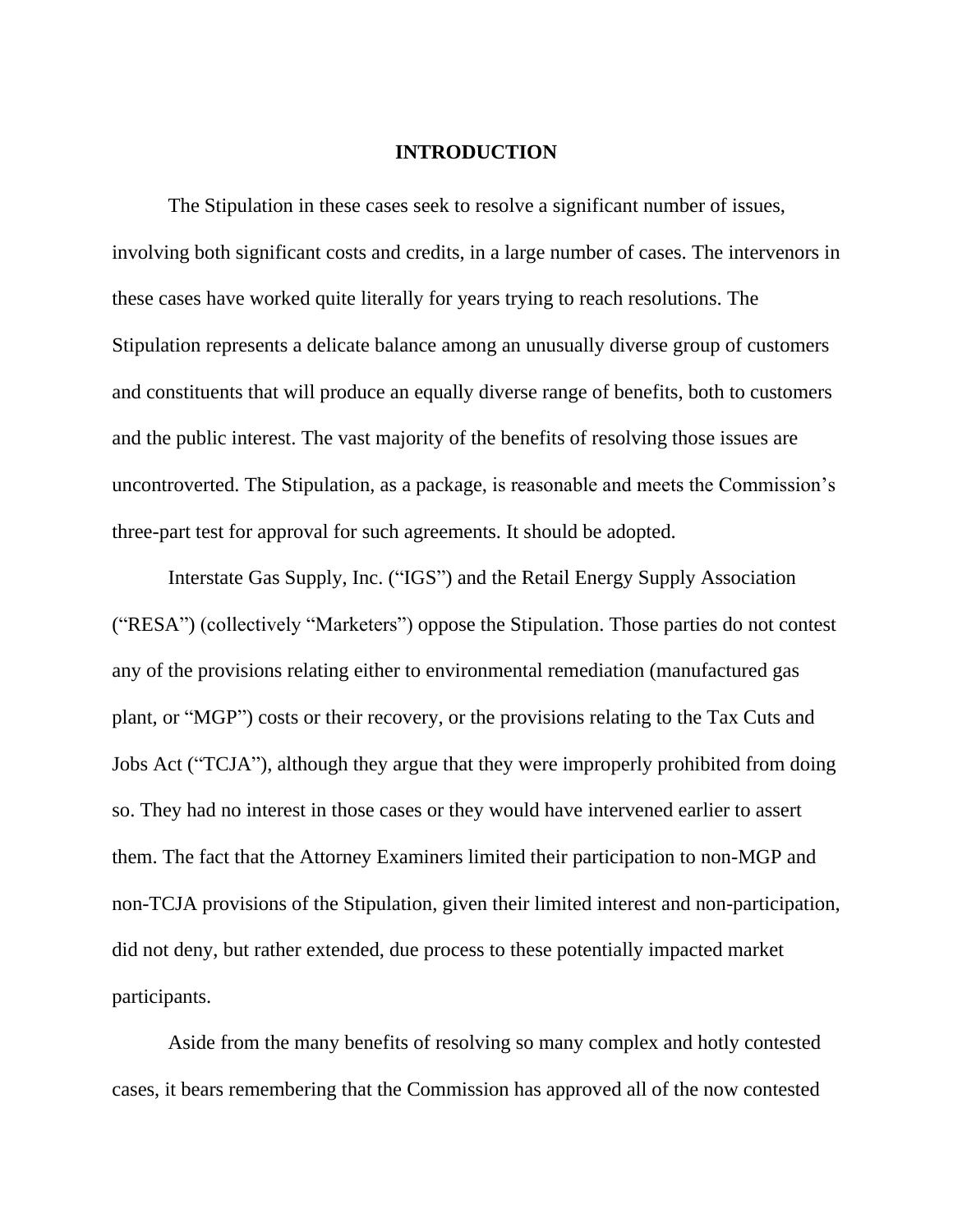"competitive market provisions" contained in this Stipulation as reasonable (or at least not unreasonable) in other agreements in other cases. There is no reason why the signatory and non-opposing parties could not propose such provisions here, especially since all that has been requested is an opportunity for Duke Energy Ohio ("Duke" or "Company") to commit to request such measures in a future proceeding. The Marketers have had a full and fair opportunity to voice their opposition. In light of the numerous benefits of the Stipulation, and the Commission's past actions with respect to similar competitive market provisions, it is clear that the proposed Stipulation is reasonable and should be approved without modification.

#### **ARGUMENT**

#### <span id="page-7-1"></span><span id="page-7-0"></span>**I. The Stipulation should be approved.**

Staff respectfully submits that many significant benefits may be lost should the Commission tinker with this delicate balance. Staff urges the Commission to adopt the Stipulation as offered without modification, and respectfully submits that both the law and the record support such a result. Staff respectfully submits that the Stipulation here satisfies the reasonableness criteria, and that the evidence of record supports and justifies a finding that its terms are just and reasonable.

### <span id="page-7-2"></span>**A. The stipulation is the product of serious bargaining among capable and knowledgeable parties.**

The first part of the Commission's three-part test has been met. In considering whether there was serious bargaining among capable and knowledgeable parties, the

2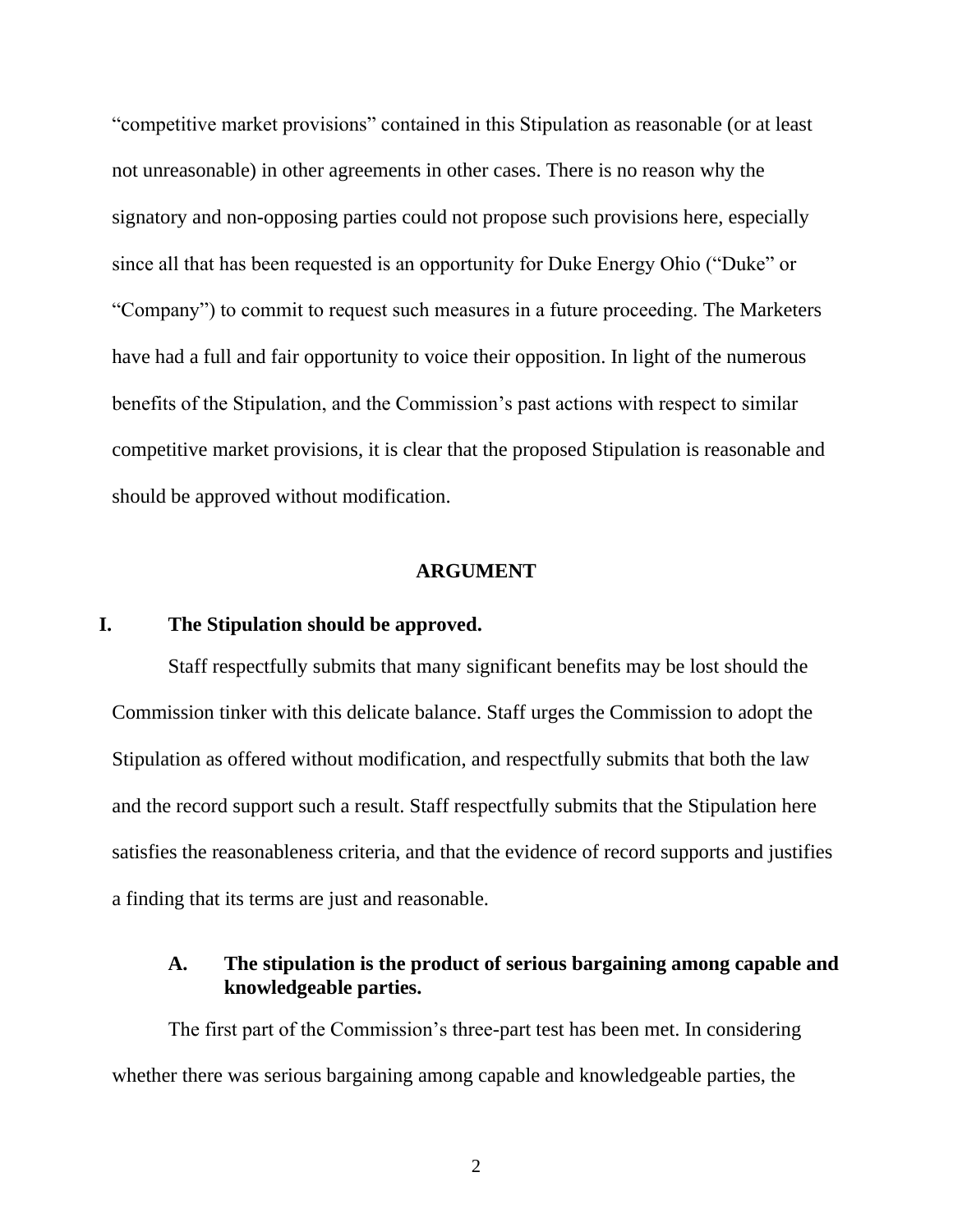Commission evaluates the openness and results of the process, the level of negotiations that appear to have occurred and the experience and sophistication of the negotiating parties and their counsel. The fact that RESA and IGS did not sign the Stipulation does not indicate a lack of serious bargaining.

The bargaining among the Signatory and non-opposing parties was serious in both process and result. There were numerous negotiating sessions, and all parties that had intervened or sought to intervene in any of the 18 cases resolved by the Stipulation had the opportunity to participate fully. The Stipulation was the product of an open process in which all parties were provided an opportunity to participate. Negotiations occurred among the parties and the Stipulation reflects a comprehensive compromise of the issues raised by parties with diverse interests. Serious bargaining occurred for the parties to settle their differences reasonably.

"Serious bargaining" does not imply unanimity. Indeed, many parties have chosen not to oppose, rather than support, the Stipulation. Others, including Staff, have reserved positions on certain issues while supporting the whole. The reasonableness test for stipulations was developed specifically to evaluate contested stipulations. There is simply no precedent for concluding that contested, opposed, stipulations are necessarily not the product of serious bargaining. There is simply no requirement that a stipulation be executed by all parties, or even by a diverse group of stakeholders (as was the case here), in order to be approved by the Commission.

The Commission looks to see whether signatory parties routinely participate in complex Commission proceedings and that counsel for the signatory parties have

3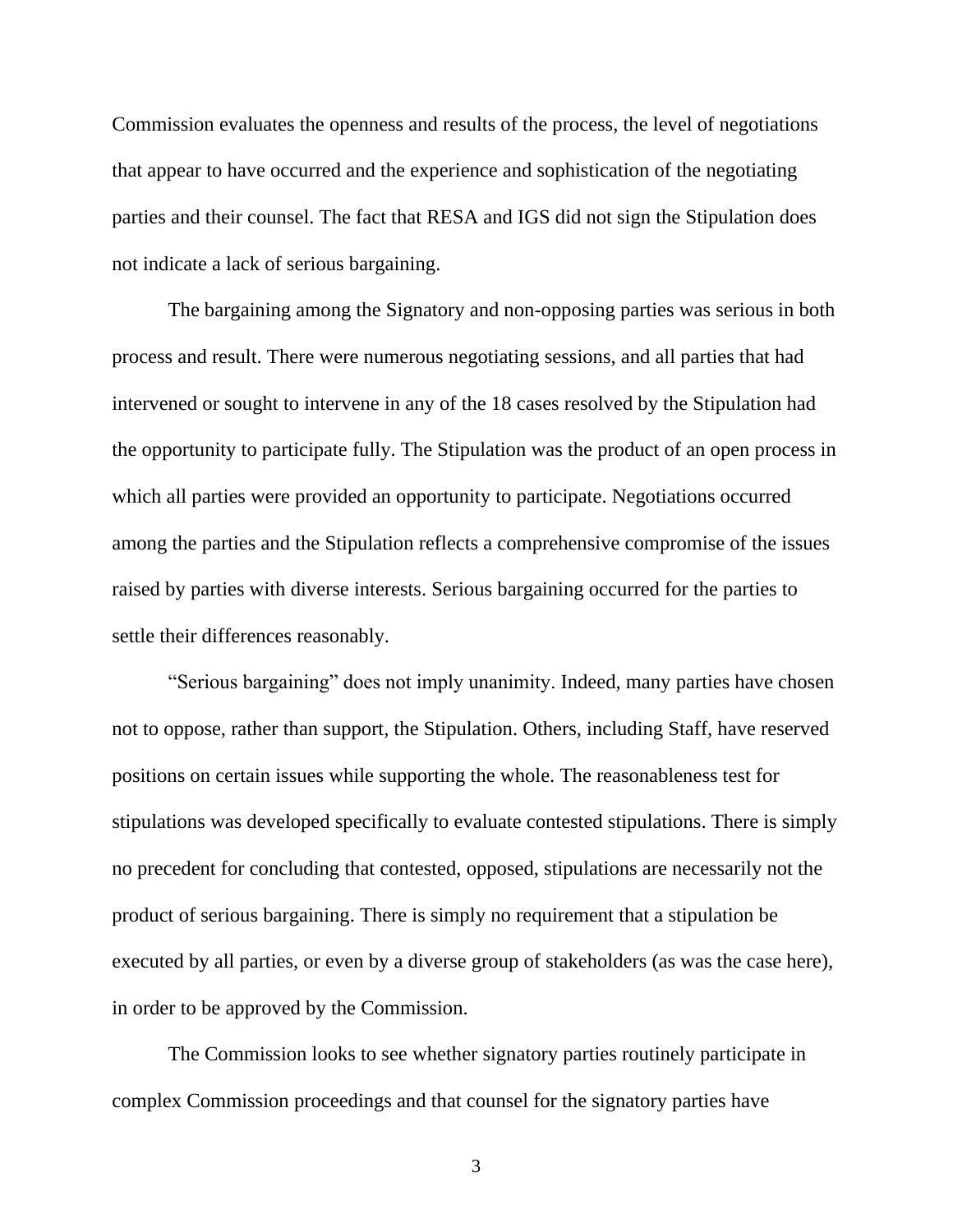extensive experience practicing before the Commission in utility matters. This is not disputed in this case, nor could it have been reasonably disputed.

The Signatory and non-opposing parties are knowledgeable. All parties were represented by experienced and competent counsel that have participated in numerous regulatory proceedings before the Commission. These parties have participated in numerous regulatory proceedings before the Commission. The fact that individuals testifying in support of the Stipulation may not have been aware of certain arguments or position taken in other cases neither undermines nor diminishes their expertise. And each party was represented by counsel who amply and ably advocated their respective interests.

The Commission also looks to see whether signatory parties represent diverse interests. The Signatory Parties represent an unusually broad spectrum of interests, including the Company, Staff, residential, commercial, and industrial customers.

The diversity of the parties, while important, does not determine whether this criterion is satisfied. Nor does Marketers' opposition to the Stipulation indicate that diverse interests were not represented. Further, as the Commission has previously noted, the three-part test does not include a mandatory diversity of interest component.<sup>1</sup> The Commission has also found that there is no requirement that any particular party must join a stipulation in order for the first part of the test to be met.<sup>2</sup>

<sup>1</sup> *In re Ohio Power Co*.**,** Case No. 14-1158-EL-ATA, Second Entry on Rehearing (Feb. 1, 2017) at ¶14; *In re Ohio Power Co*.**,** Case No. 14-1693-EL-RDR, et al**.,** Opinion and Order (Mar. 31, 2016) at 52.

<sup>2</sup> *In re Vectren Energy Delivery of Ohio, Inc*.**,** Case No. 04-571-GA-AIR, et al., Opinion and Order (Apr. 13, 2005) at 9.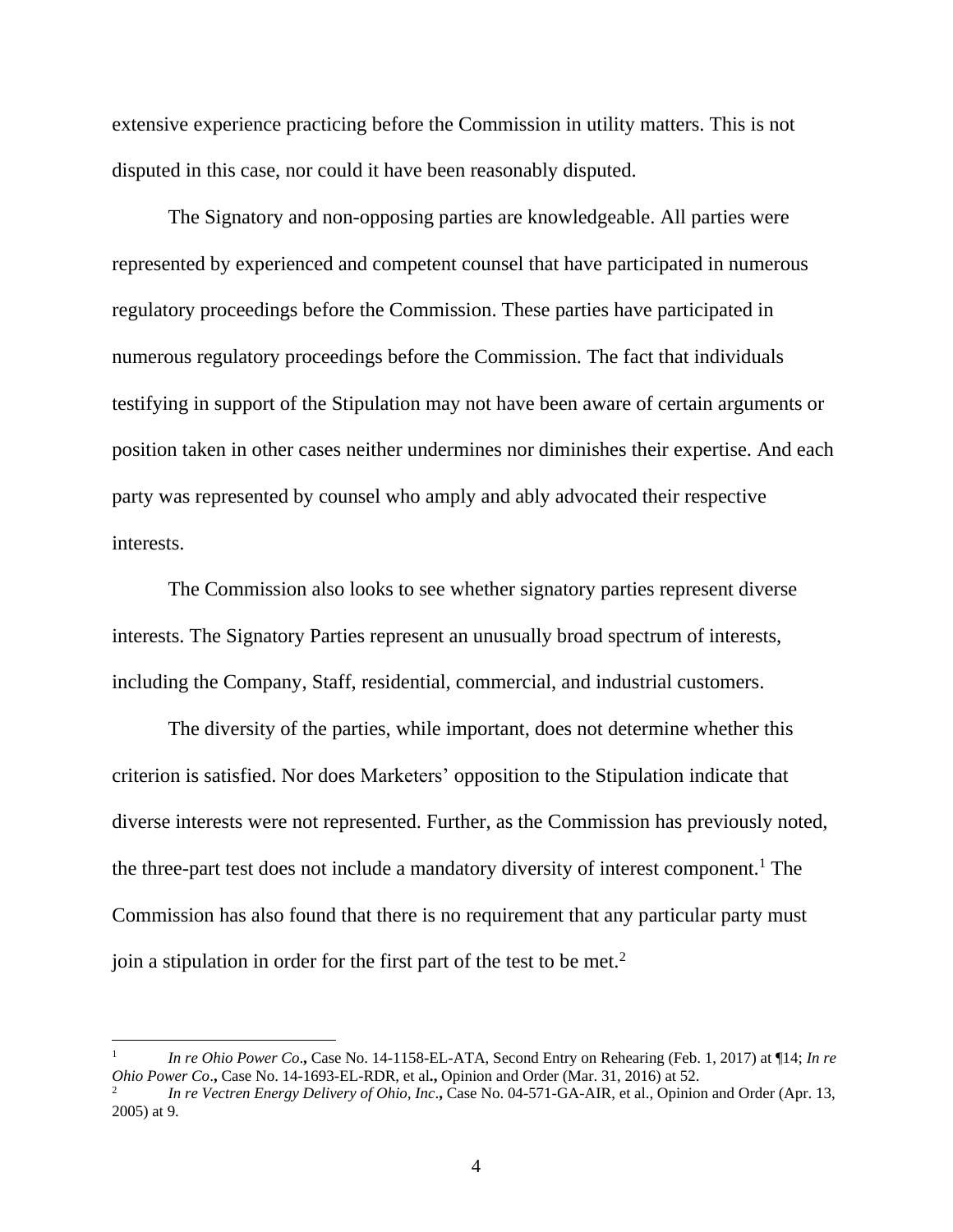The Commission has found that changes made in the negotiation process are indicative of serious, intricate negotiations among the signatory parties.**<sup>3</sup>** All Signatory Parties made significant concessions in the negotiations that resulted in the Stipulation. The very significant differences in terms both from the Company's original applications, the Staff Reports, and positions taken in previous litigation (described in detail in the Company's Post-Hearing Brief) all attest to this fact.

"Serious bargaining" is not determined by the content of the final agreement alone, but also by the process by which it resulted. There is no evidence in this record that the negotiation process was anything but open, or that the agreement was incomplete by its terms. The Stipulation reflects an overall compromise involving a balance of competing positions from multiple parties and incorporates many of the recommendations offered by Staff and interveners. Based on the record before the Commission, the Stipulation is the product of serious bargaining among capable, knowledgeable parties, and satisfies the first prong of the three-part test

RESA and IGS complain that they were not part of the settlement negotiations. That was, as the Ohio Energy Group ("OEG") noted in its Post-Hearing Brief, "simply the result of those CRES providers failing to intervene in any of the above-captioned proceedings over the seven-year period in which they have been pending." OEG Brief at 4. OEG quite properly concludes that "[t]he absence of parties who had expressed no

<sup>3</sup> *In the Matter of the Application of Ohio Edison Company, The Cleveland Electric Illuminating Company, and The Toledo Edison Company for Authority to Provide for a Standard Service Offer Pursuant to R.C. 4928.143 in the Form of an Electric Security Plan*, Case No. 14-1297-EL-SSO, Opinion and Order (31 Mar. 2016) at 43-44.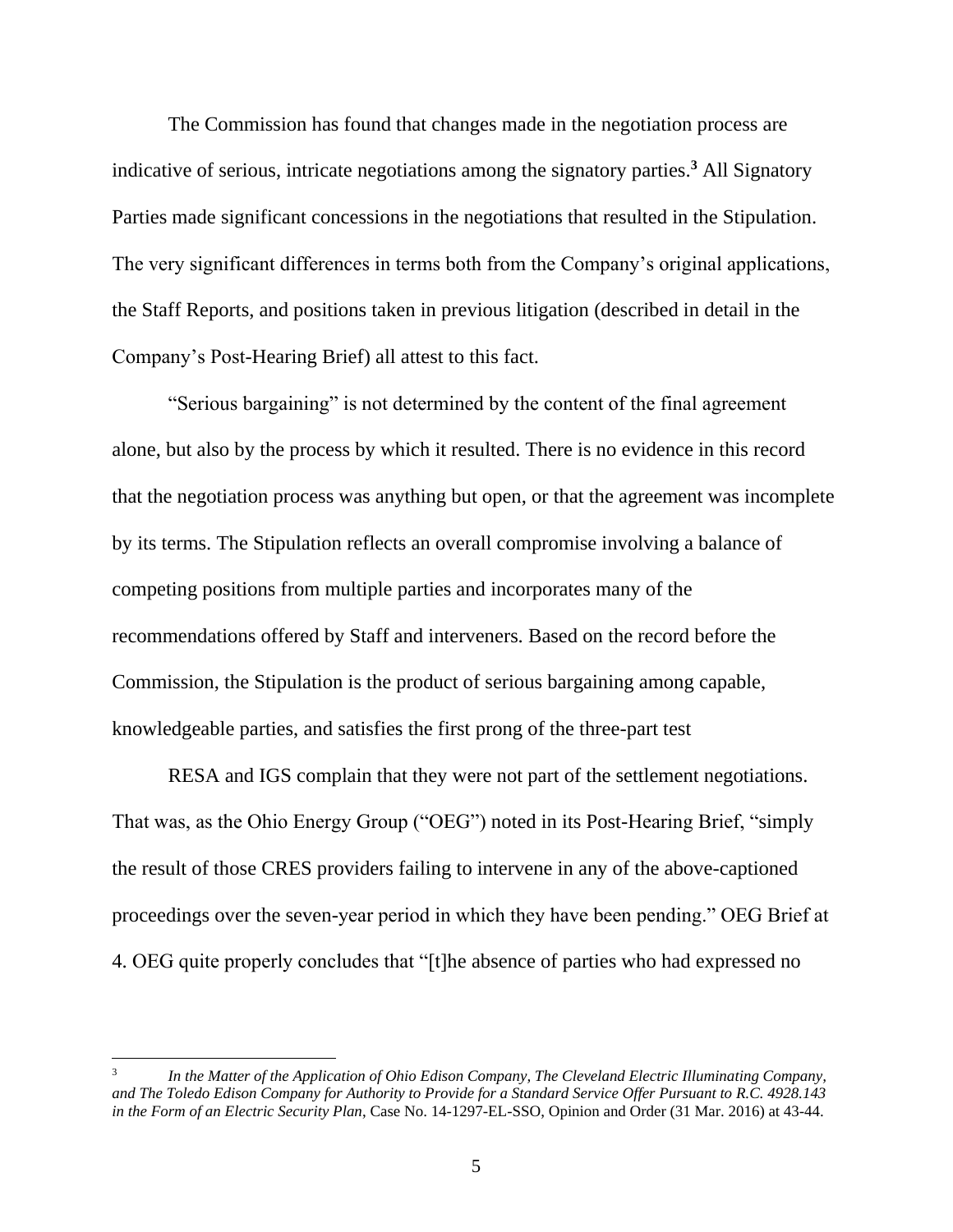interest in the above-captioned proceedings from settlement discussions does not mean that serious bargaining did not occur during those discussions." *Id*.

This is not a *Time Warner* situation, as Marketers suggest. There, the Ohio Supreme Court expressed grave concern regarding the adoption of a partial stipulation where the stipulation arose from settlement talks from which an entire *customer class* was intentionally excluded.<sup>4</sup> The record in these proceedings demonstrates that representatives of each of the customer classes, including the residential class, participated in the settlement negotiations. Marketers argue that "[a] class of suppliers is no different." Marketers Brief at 59. But they *are* different; CRES providers are not *customers*. There is no evidence in the record that an entire class of customers was excluded from the settlement negotiations.

Nor is it reasonable, as the Marketers argue, to conclude that the parties who had intervened "should have" invited the CRES providers to the table once issues that are of concern to them had been raised in negotiations. Ohio's rules and practice are not Pennsylvania's. Parties are, and should be, expected to advance and protect their own interests, not those of non-parties. It is not somehow "unfair" for a party to pursue its strategic purposes without inviting opposition. If the Marketers are correct in their "floodgates" suggestion that future resources will be needlessly wasted should the Stipulation be approved, then it must be true that comparable demands would be made if any possibly interested party was required to be invited to participate in all settlement

<sup>4</sup> *Time Warner AxS v. Pub. Util. Comm*., 75 Ohio St.3d 229, 233, 661 N.E.2d 1097 (1996) at fn. 2.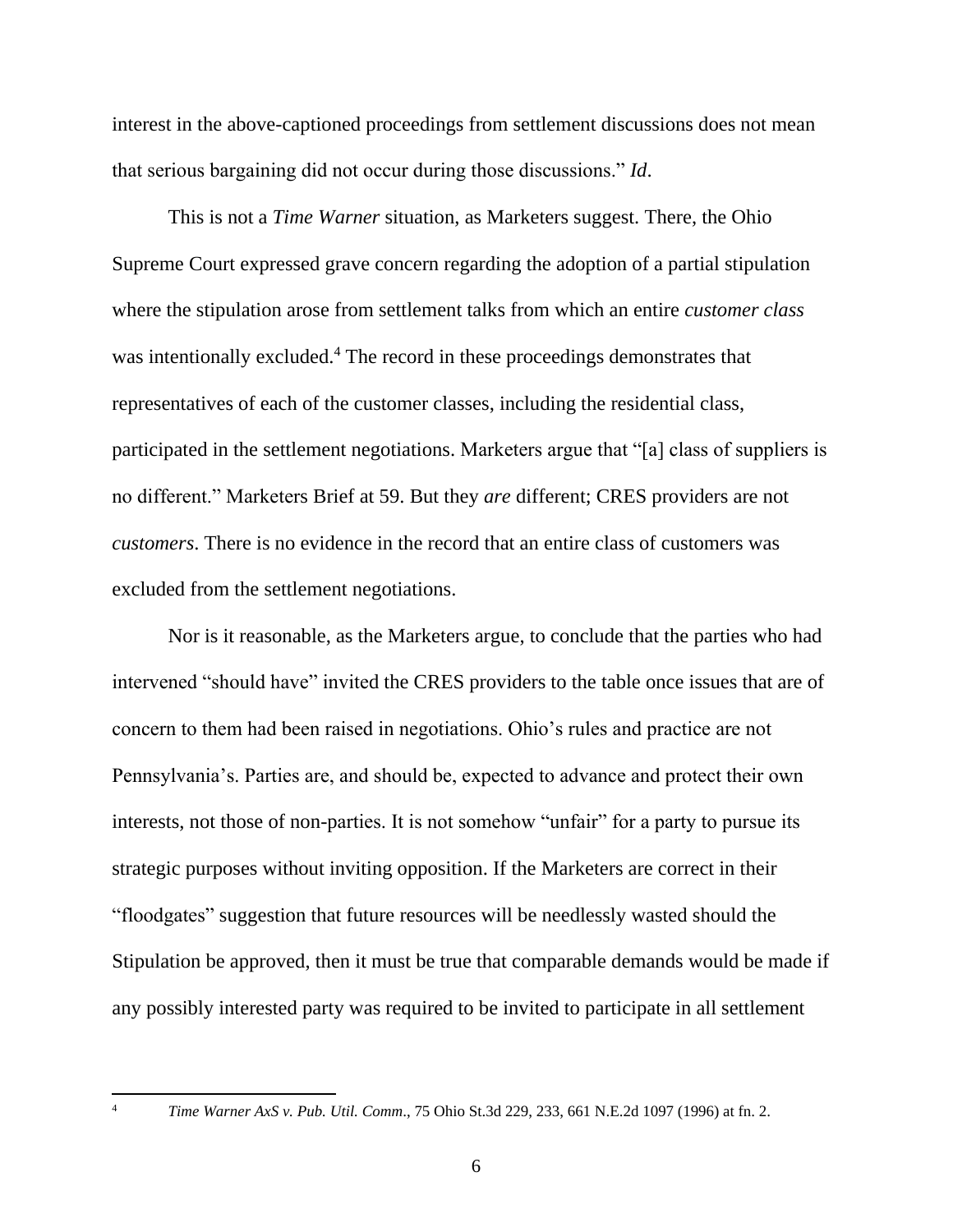discussions. These cases, for example, would likely not have settled without the contested provisions, leading to protracted litigation, and potentially, relitigation of numerous of the cases resolved by this Stipulation.

Moreover, to do so would violate the propriety of settlement discussions. Parties would be unduly chilled from open discussion if doing so would raise the possibility that others at the table were free, indeed somehow compelled, to breach the confidentiality of those discussions by disclosing their content and inviting non-parties to intervene.

The Marketers argue that parties will be forced to intervene in cases that have nothing to do with their industry segment, despite an intervention standard that requires such an interest. But the process worked here. Although the "competitive market provisions" were not originally part of the underlying cases<sup>5</sup>, the Marketers were made aware of their presence in the Stipulation. They moved to intervene and were granted intervention. They were given an opportunity to conduct discovery, contest those provisions in hearing, and provide testimony and evidence in support of their position. Their exclusion from negotiations was not a denial of due process.

The record demonstrates that serious bargaining occurred between capable and knowledgeable parties. The first prong of the Commission's test for approval of stipulations is clearly satisfied.

<sup>&</sup>lt;sup>5</sup> The fact that the Company was not somehow "authorized" to consider the competitive market provisions as part of the Commission orders initiating these cases is irrelevant. Parties are free to reach agreement on any issues between them in Commission proceedings. While the Commission has declined to consider "alien" proposals from parties opposing stipulations, as the cases cited by Markets clearly illustrate, Markets offer no precedent where the Commission has denied such provisions agreed upon by signatory parties. Moreover, of course, none of the competitive market provisions, should the Stipulation be approved, would change anything that the Company could not otherwise do, and now intends to do, in a different Commission proceeding.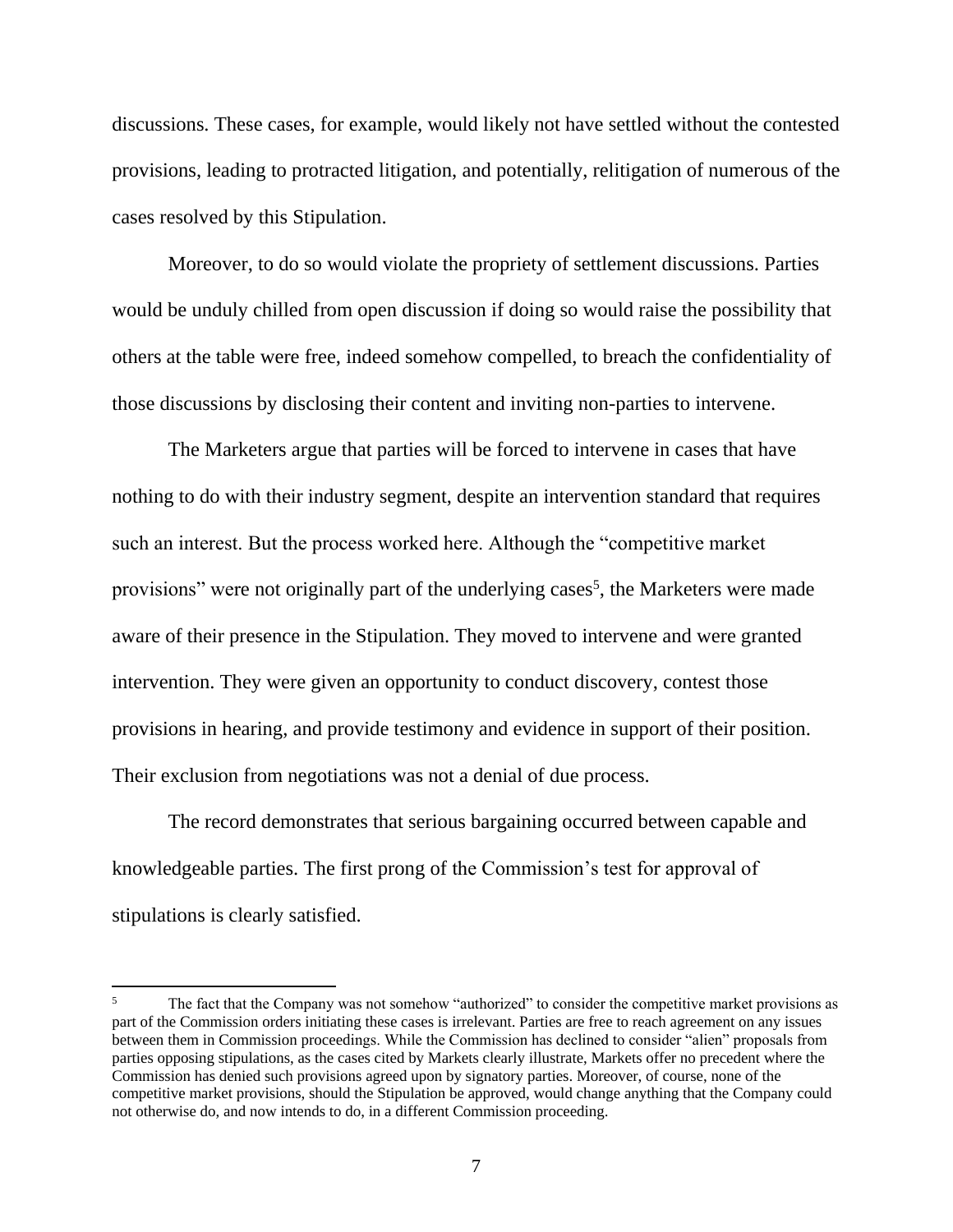### <span id="page-13-0"></span>**B. The stipulation benefits the public interest.**

The Stipulation benefits ratepayers and is in the public interest.

The Stipulation provides numerous benefits. These benefits, enumerated by numerous parties in their post-hearing briefs, are numerous and broad. All aspects of the public are helped by the various components.

Although the Commission's test does not require the Stipulation package's benefits to be "substantial," many of these enumerated benefits may prove to be quite substantial, to the economy, the environment, the energy market, and to individual ratepayers. Staff respectfully submits that the record adequately demonstrates that the Stipulation, taken as a package, benefits customers and is in the public interest.

And that component is key in this case – the Stipulation must be evaluated as a package. The Commission must determine whether the settlement, as a package, benefits ratepayers and the public interest. That is, it must look at the overall impact of the settlement.

There is no requirement that each individual provision, or that any particular provision, of the settlement must satisfy some "cost / benefit" analysis. Some provisions may, while others may not. Some provisions may benefit some customer classes more than others, or some members of a customer class more than others. This would not indicate that this portion of the test has failed. Indeed, the Commission must look at the totality of the settlement, as a package, and not the relative merits of its constituent parts.

There is also no requirement that a settlement seek to "maximize" benefits to ratepayers. If the package, as a whole, provides benefits to ratepayers and the public

8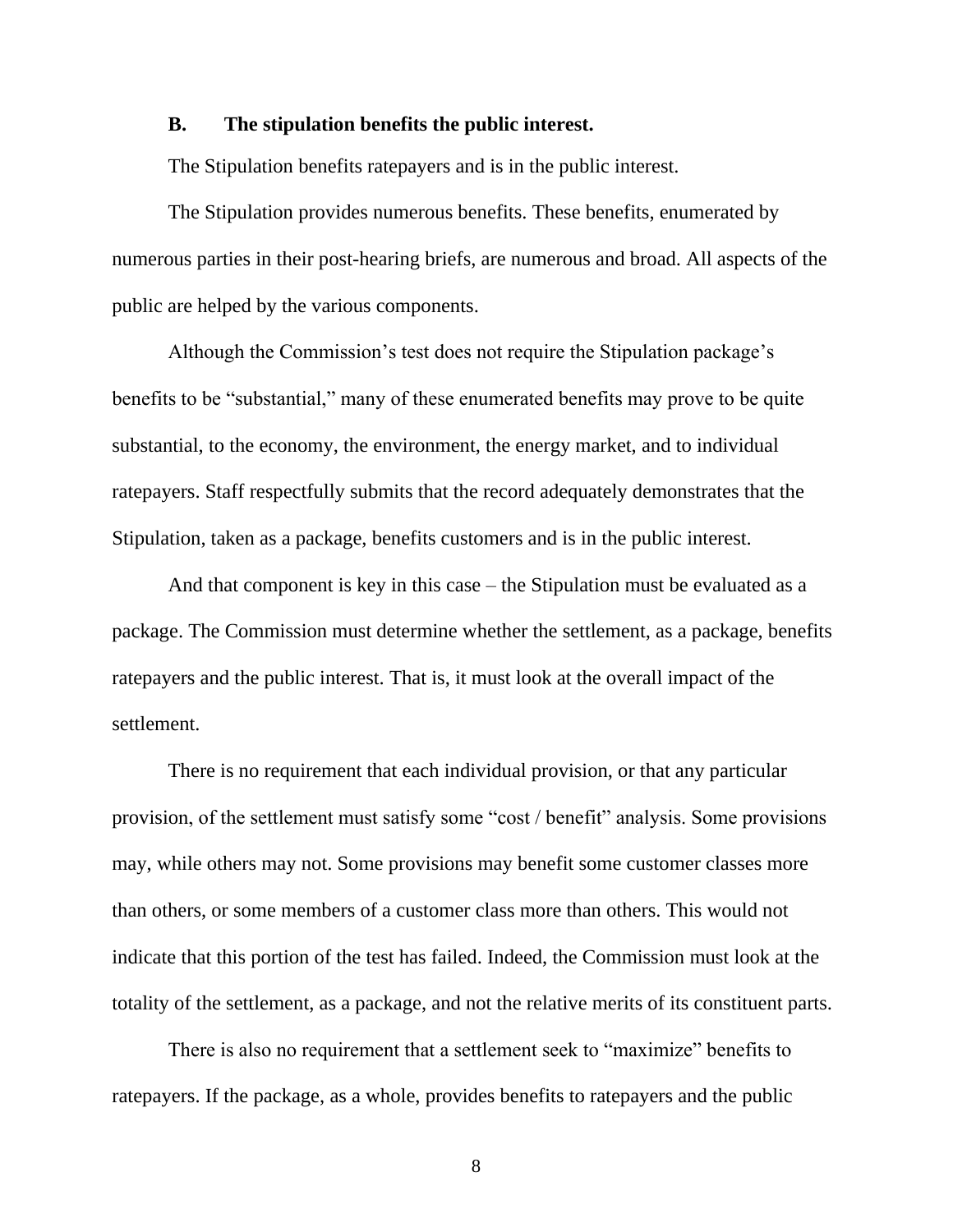interest, it should be approved. Because the stipulation before the Commission benefits both ratepayers and the public interests it should be approved.

The extent that a different form of auction, or a different bill format, or a different means of gathering and providing data to interested parties, may be more beneficial is not relevant to *these* proceedings. To the extent that changes in these proposals suggested by the Marketers might result in greater benefits, those recommendations are best advanced in proceedings where their approval is sought.

Staff supports these benefits, and believes that the Stipulation results in a just and reasonable resolution of the matters pending in these dockets. In sum, The Stipulation meets the second prong of the test

### <span id="page-14-0"></span>**C. The stipulation does not violate any important regulatory principle or practice.**

While there are many principles that guide the Commission in evaluating rate setting proposals, there is no "checklist," no scorecard, that enumerates which "regulatory principles or practices" are important. Each stipulation must be evaluated on a case-bycase basis. Staff respectfully submits that the Stipulation in this case satisfies this criterion.

RESA and IGS argue that the "market-based provisions" violate various principles and practices. Marketers initially mischaracterize the "competitive market provisions" of the Stipulation. The suggestion that these provisions require Duke to (1) to convert from a GCR method, (2) put certain information on customer bills, and (3) provide certain data to OCC presumes that approval for each of these actions is sought in these cases. It is not.

9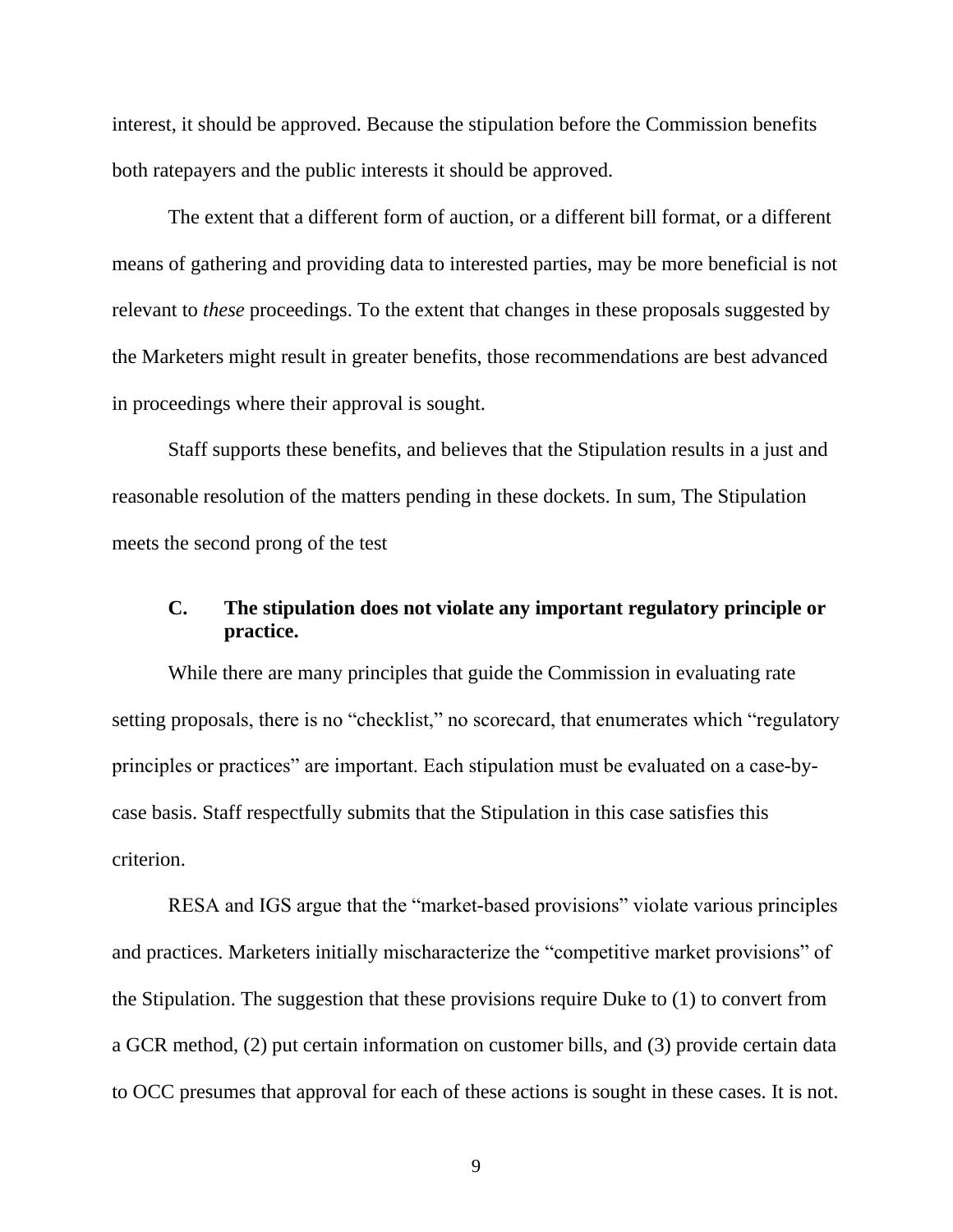This Stipulation contains a commitment that the Company will file an application ("Auction Application") to transition to a competitive auction to procure supply, in the format of an SSO. Duke Energy Ohio is the last of the large investor-owned local distribution companies in Ohio that still uses the gas cost recovery mechanism to serve traditional sales customers. No party disputes that this movement toward competition, not a current request, is a potential benefit for customers.

The Marketers oppose the SSO format, arguing that there is no reason why the Company should not immediately transition to an SCO format, instead. They cite reasons why one format is preferable to the other, complaining only that the initiative is "not enough." Aside from the fact that it is unnecessary for every component of a stipulation to produce a benefit to satisfy the Commission's test for reasonableness, that test is not intended to optimize benefits. It is enough that the stipulation, as a package, as a whole, provides benefits.

Moreover, this is not the proper forum for determining whether the structure to be approved should be an SSO or SCO. The proper place for that debate, and every party including the Marketers will have a full opportunity to engage in that debate, is in the case where that application has been filed.<sup>6</sup>

In this respect, the Marketers' argument that paragraphs 35 and 36 of the Stipulation constitute an agreement that "approval of the Stipulation is a final order for the proceeding to implement a standard service offer auction," Marketer Brief at fn. 7, is

<sup>6</sup> *In the Matter of the Application of Duke Energy Ohio, Inc. for Approval of a General Exemption of Certain Natural Gas Commodity Sales Services or Anc*., Case No. 21-0903-GA-EXM, et al.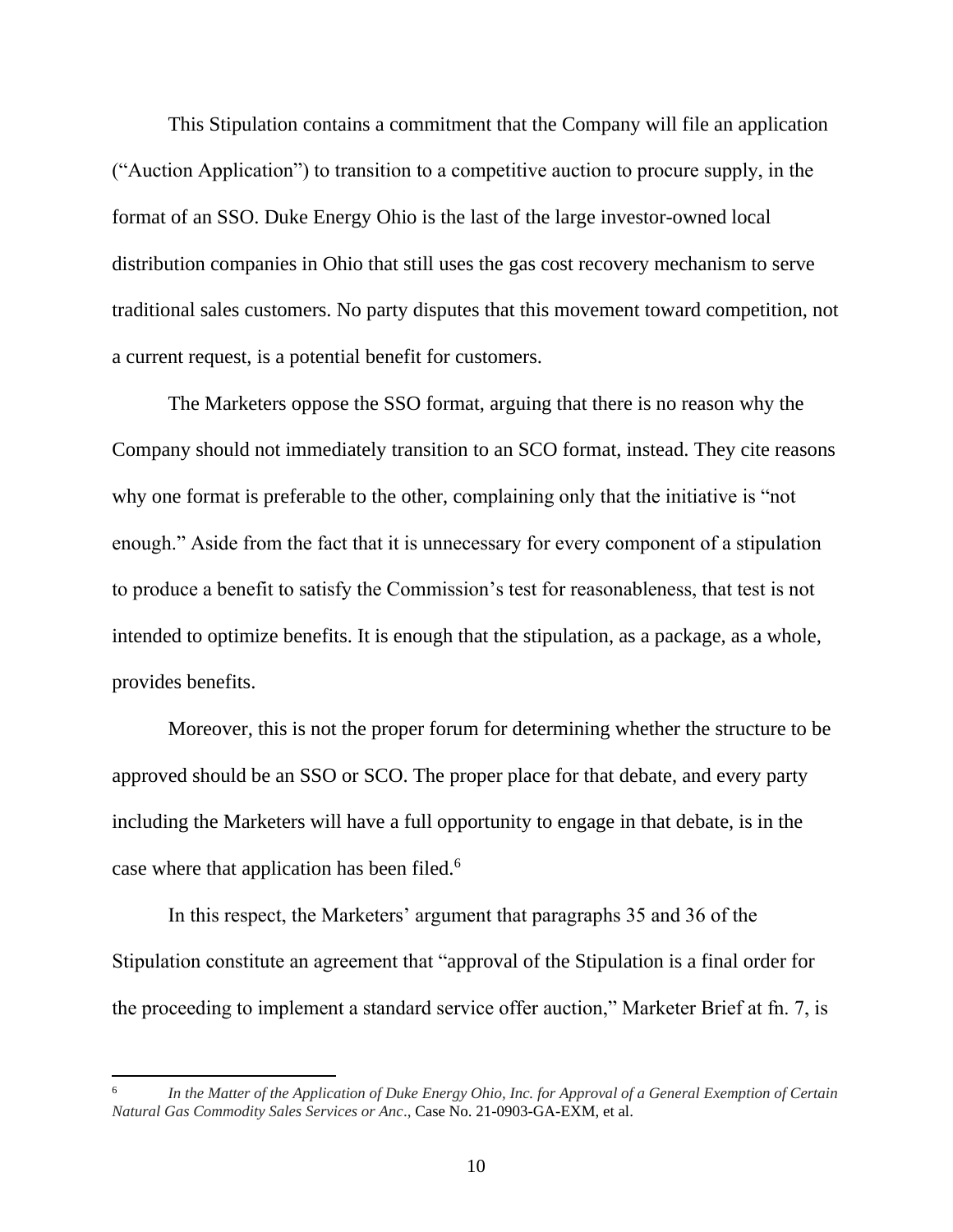entirely specious. Those paragraphs reflect an agreement that the terms and conditions contained in the Stipulation be approved. Those terms merely commit the Company to *file an application* within certain parameters. It is preposterous to suggest that approval of this Stipulation would somehow constitute a "final order" on an application not yet filed.

Similarly, the Stipulation provides that the Company will request to amend its current bill format to include additional price-to-compare information for its customers. Its intention is to model what it currently provides for electric customer bills, a format already approved by the Commission.<sup>7</sup> As with the ultimate form of the auction, any debate over the bill format will, and should, occur as part of the case concerning that yet to be filed application.

With respect to the provision on shadow billing, Staff notes, at the outset, that it specifically took no position on that provision of the Stipulation.<sup>8</sup> The Commission has, of course, previously approved of data gathering and "shadow billing" as part of a stipulation. In previous cases where local distribution companies have sought approval to exit the merchant function, the Commission has not only approved the gathering and sharing of information, but has found that doing so was instrumental to its review of the transition.

In the case of Columbia Gas, for instance, the Commission held that,

[I]n order to assist in our review of the effects of Columbia's exit on competition and customers, the Commission finds that the maximum amount of information should be provided

<sup>7</sup> *In the Matter of the Application of Duke Energy Ohio, Inc. for Bill Format Approval,* Case No. 19-1593- GE-UNC, Finding and Order (Dec. 18, 2019) at ¶36.

<sup>8</sup> Stipulation, Joint Ex. 1 at fn. 18.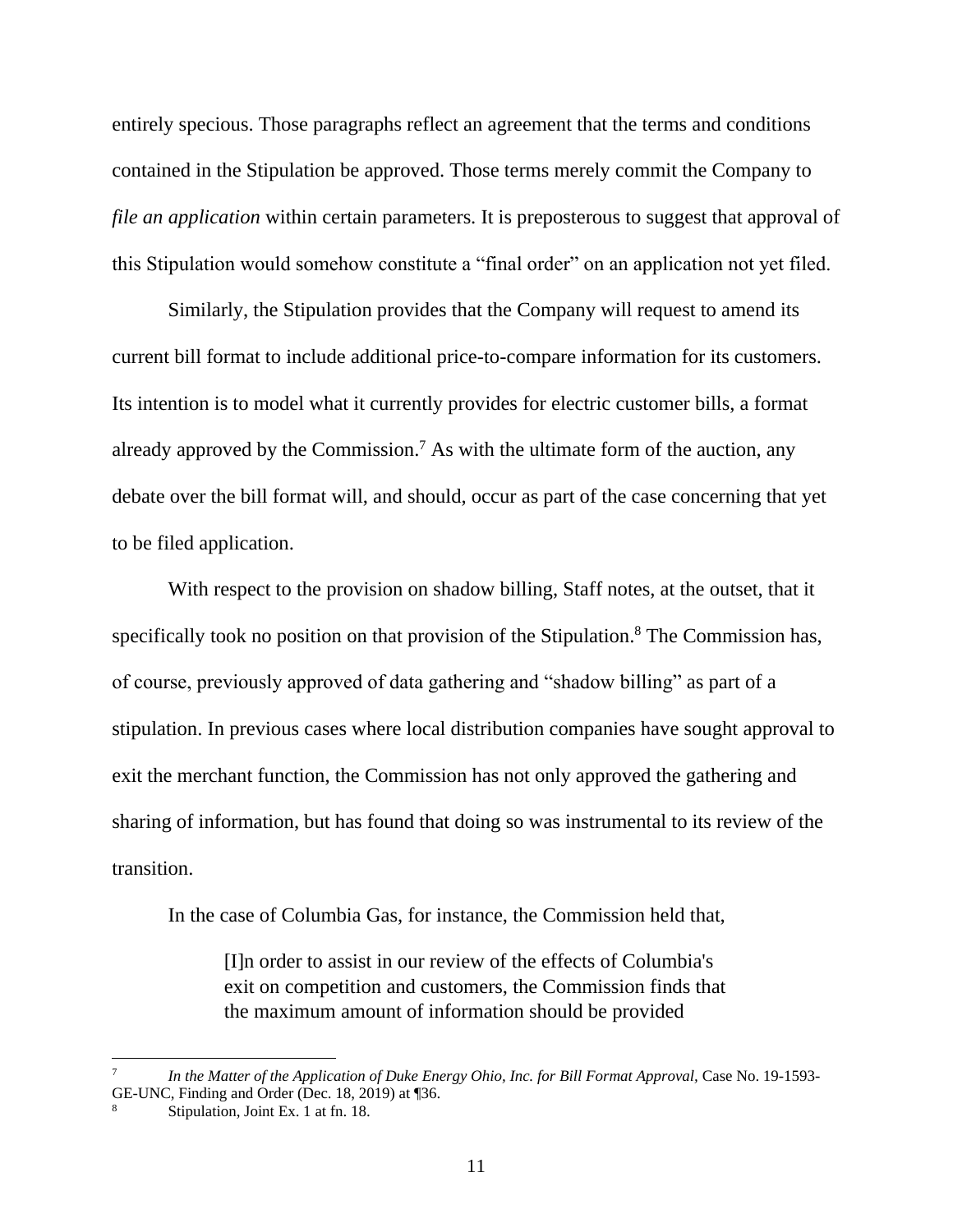regarding the impact of Columbia's exit from the merchant function for nonresidential customers. Such information should include, but is not limited to, a record of the number of suppliers participating in Columbia's service territory over the next five years; a record of the number and type of various supplier offers of new products and services; a record of customer participation levels in new supplier products and service offerings; an analysis of any increased investment in Ohio by suppliers that was caused by Columbia's exit; specific customer billing determinants; and any other data Staff determines is necessary to adequately provide information to assist the Commission in determining future actions pertaining to natural gas competition. . . . Columbia and suppliers shall collect the information that Staff determines is necessary and provide such information to Staff.<sup>9</sup>

Emphasizing its belief that "a maximum amount of information should be

provided regarding the impact" of transitioning from sales service, the Commission used essentially the identical language in its Order in Dominion East Ohio's application.<sup>10</sup> On rehearing in that case, the Commission ordered that all information provided to Staff also

be provided to OCC.<sup>11</sup>

 $\overline{\phantom{a}}$ 

As recently as last month, the Commission declined to eliminate the shadow billing provisions from an Ohio Power Company stipulation, reiterating that it "must evaluate the benefits of the Stipulation as a package and [that] each provision of the

<sup>9</sup> *In the Matter of the Application to Modify, in Accordance with Section 4929.08, Revised Code, the Exemption Granted Columbia Gas of Ohio, Inc. in Case No. 08-1344-GA-EXM*, Opinion and Order (Jan. 9 2013) at  $31.$ <sub>10</sub>

In the Matter of the Application to Modify, in Accordance with Section 4929.08, Revised Code, the *Exemption Granted to The East Ohio Gas Company b/d/a Dominion east Ohio in Case No. 07-1224-GA-EXM*, Opinion and Order (Jan. 9 2013) at 17 ("*DEO Exemption Case*")

<sup>11</sup> *DEO Exemption Case*, Entry on Rehearing (Mar. 6, 2013) at ¶24.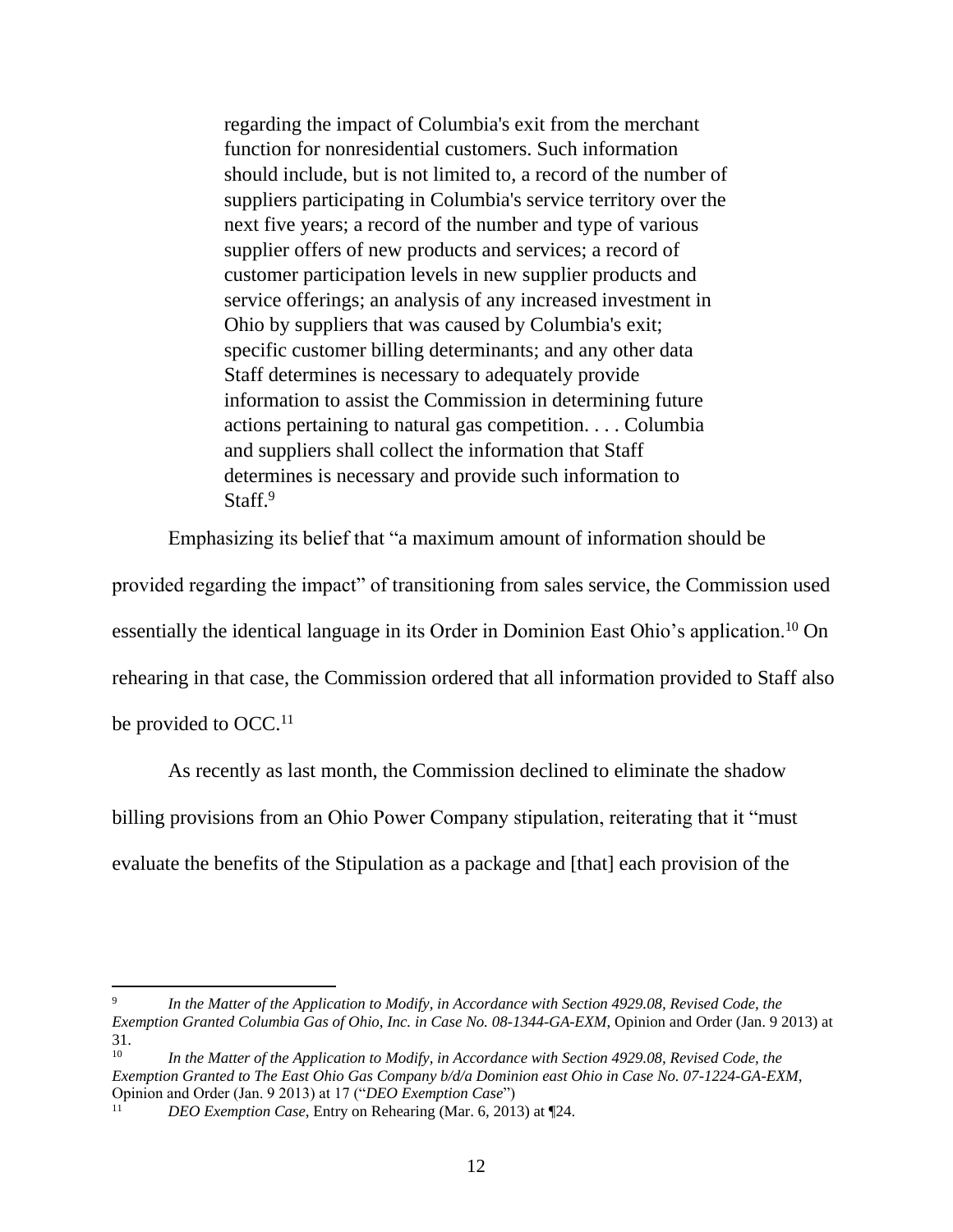Stipulation need not provide a direct and immediate benefit to ratepayers and the public interest." 12

### **CONCLUSION**

<span id="page-18-0"></span>The parties in these 18 cases have reached a Stipulation that resolves the issues among the signatory and non-opposing parties. That Stipulation satisfies the Commission's three-part test for reasonableness.

Staff respectfully requests that the Stipulation should be approved without modification.

 $12 \,$ <sup>12</sup> *In the Matter of the Application of Ohio Power Company for an Increase in Electric Distribution Rates*, Case No. 20-585-EL-AIR et al., Opinion and Order (Nov. 17, 2021) at ¶131.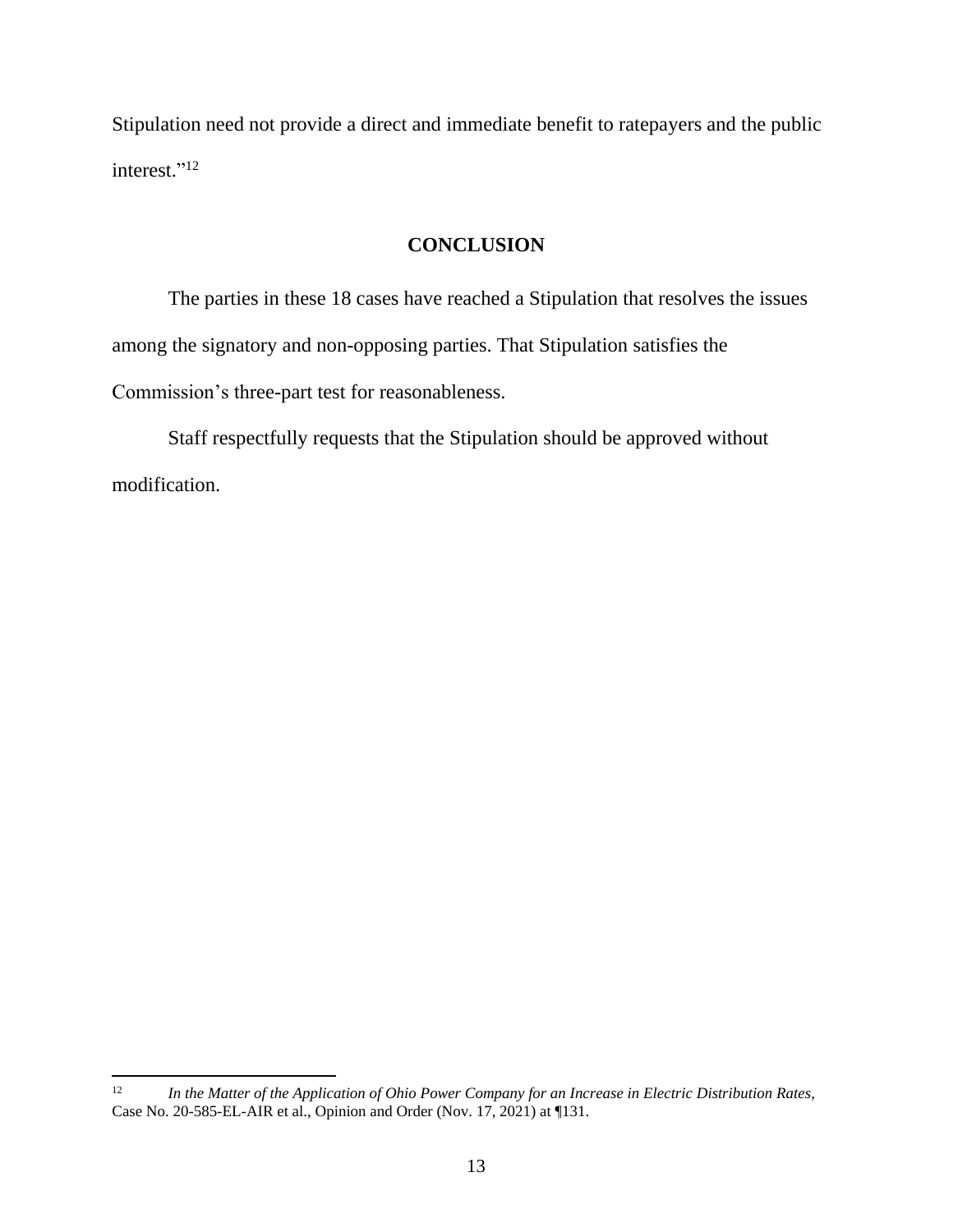Respectfully submitted,

**Dave Yost** Attorney General

**John Jones** Section Chief

*/s/ Werner L. Margard III*

**Werner L. Margard III** (0024858) **Robert A. Eubanks** (007386) **Jodi J. Bair** (0062921) **Kyle L. Kern** (0084199) Assistant Attorneys General Public Utilities Section 30 East Broad Street, 26th Floor Columbus, OH 43215 614.466.4397 (telephone) 614.644.8764 (fax) [Werner.Margard@OhioAGO.gov](mailto:Werner.Margard@OhioAGO.gov) [Robert.Eubanks@OhioAGO.gov](mailto:Robert.Eubanks@OhioAGO.gov) [Jodi.Bair@OhioAGO.gov](mailto:Jodi.Bair@OhioAGO.gov) [Kyle.Kern@OhioAGO.gov](mailto:Kyle.Kern@OhioAGO.gov)

*Counsel for the Staff of the Public Utilities Commission of Ohio*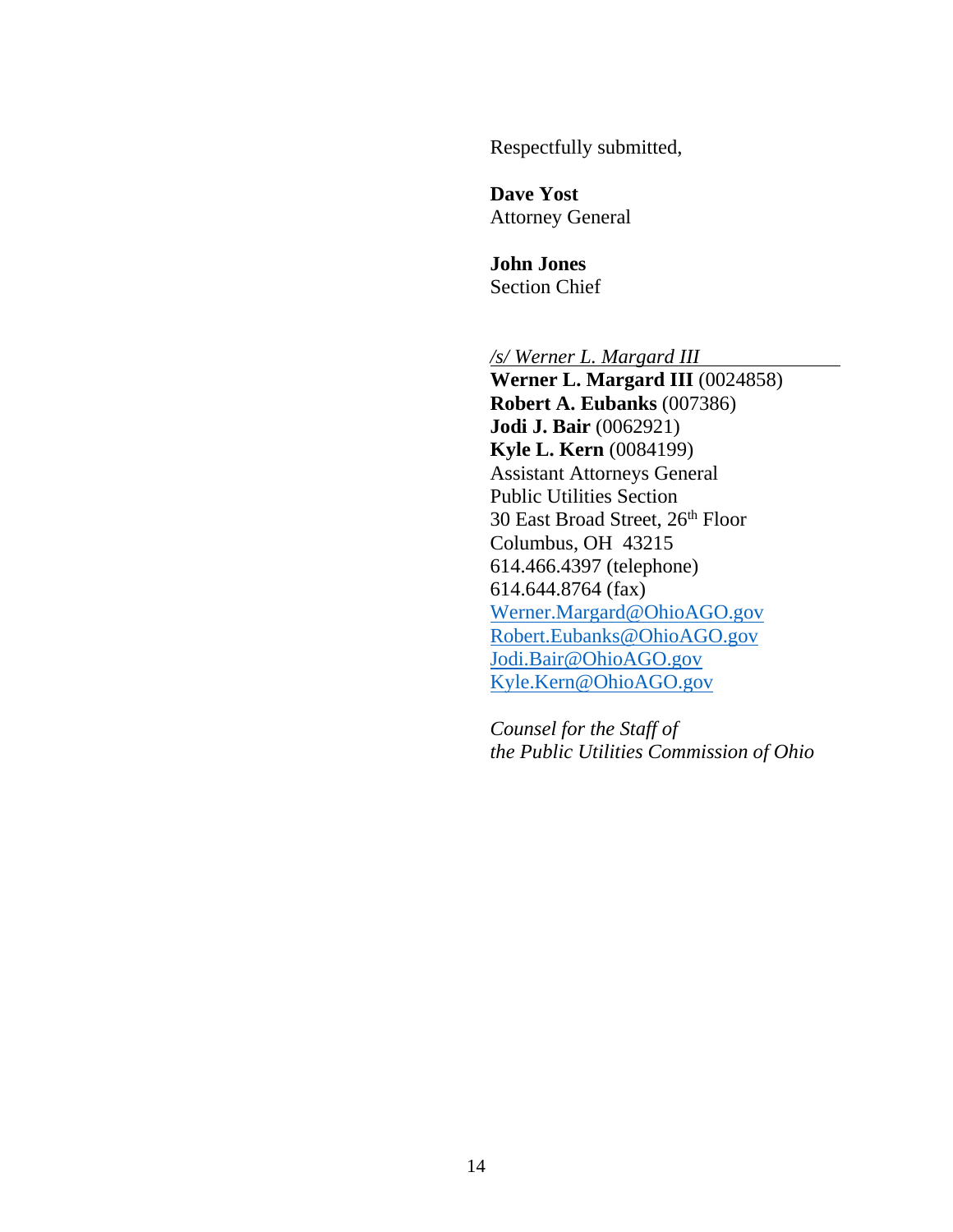### **CERTIFICATE OF SERVICE**

<span id="page-20-0"></span>I hereby certify that a true copy of the foregoing **Reply Brief** submitted on behalf of the Staff of the Public Utilities Commission of Ohio was served via e-mail upon the following parties of record, this 23rd day of December, 2021.

*/s/ Werner L. Margard III*

**Werner L. Margard III** Assistant Attorney General

### **PARTIES OF RECORD:**

**Rocco O. D'Ascenzo** (0077651) Deputy General Counsel **Jeanne W. Kingery** (0012172) Associate General Counsel **Larisa M. Vaysman** (0090290) Senior Counsel Duke Energy Business Services LLC 139 E. Fourth Street, 1303-Main P.O. Box 961 Cincinnati, Ohio 45201-0960 Rocco.D'Ascenzo@duke-energy.com [Jeanne.Kingery@duke-energy.com](mailto:Jeanne.Kingery@duke-energy.com) [Larisa.Vaysman@duke-energy.com](mailto:Larisa.Vaysman@duke-energy.com)

**N. Trevor Alexander** (0080713) **Mark T. Keaney** (0095318) **Kari D. Hehmeyer** (0096284) **Sarah G. Siewe** (0100690) Benesch, Friedlander, Coplan & Aronoff LLP 41 South High Street, Suite 2600 Columbus, Ohio 43215-6164 [talexander@beneschlaw.com](mailto:talexander@beneschlaw.com) [ssiewe@beneschlaw.com](mailto:ssiewe@beneschlaw.com) [khehmeyer@beneschlaw.com](mailto:khehmeyer@beneschlaw.com)

*Counsel for Duke Energy Ohio, Inc.*

**Christopher Healey** (0086027) **Amy Botschner O'Brien** (0074423) **William J. Michael** (0070921) **Angela D. O'Brien** (0097579) **Ambrosia E. Wilson** (0096598) Assistant Consumers' Counsel Office of the Ohio Consumers' Counsel 65 East State Street, 7th Floor Columbus, Ohio 43215-4213 [christopher.healey@occ.ohio.gov](mailto:christopher.healey@occ.ohio.gov) [amy.botschner.obrien@occ.ohio.gov](mailto:amy.botschner.obrien@occ.ohio.gov) [william.michael@occ.ohio.gov](mailto:william.michael@occ.ohio.gov) [angela.obrien@occ.ohio.gov](mailto:angela.obrien@occ.ohio.gov) [ambrosia.wilson@occ.ohio.gov](mailto:ambrosia.wilson@occ.ohio.gov)

*Counsel for the Office of the Ohio Consumers' Counsel*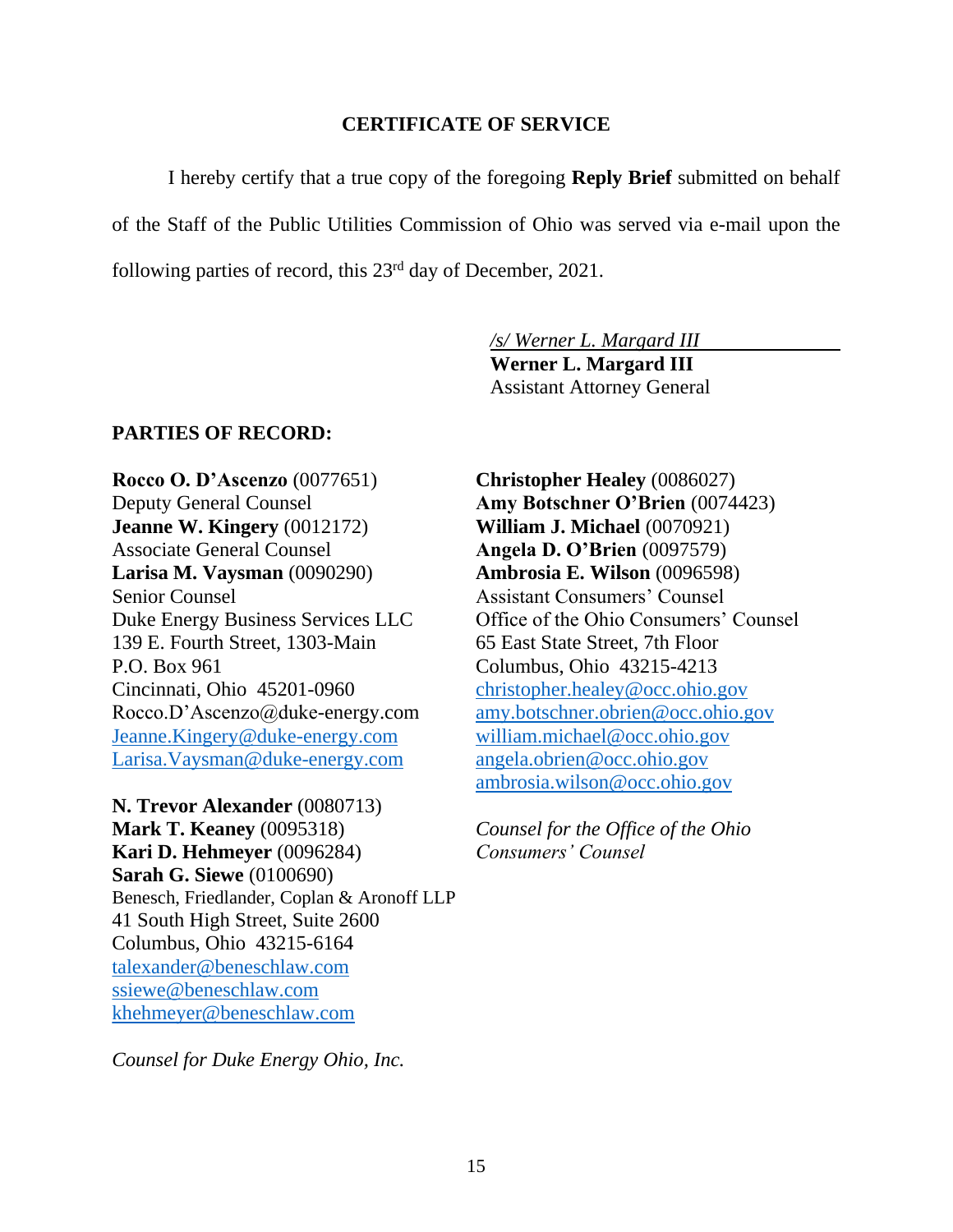**Kimberly W. Bojko** (0069402) **Thomas V. Donadio** (0100027) Carpenter Lipps & Leland LLP 280 North High Street, Suite 1300 Columbus, Ohio 43215 [Bojko@carpenterlipps.com](mailto:Bojko@carpenterlipps.com) [Donadio@carpenterlipps.com](mailto:Donadio@carpenterlipps.com)

*Counsel for the Ohio Manufacturers' Association Energy Group*

**Michael L. Kurtz** (0033350) **Kurt J. Boehm** (0076047) **Jody Kyler Cohn** (0085402) Boehm, Kurtz & Lowry 36 East Seventh Street, Suite 1510 Cincinnati, Ohio 45202 [mkurtz@BKLlawfirm.com](mailto:mkurtz@BKLlawfirm.com) [kboehm@BKLlawfirm.com](mailto:kboehm@BKLlawfirm.com) [jkylercohn@BKLlawfirm.com](mailto:jkylercohn@BKLlawfirm.com)

*Counsel for Ohio Energy Group*

**Michael J. Settineri** (0073369) **Gretchen L. Petrucci** (0046608) **Anna Sanyal** (0089269) Vorys, Sater, Seymour and Pease LLP 52 E. Gay Street Columbus, Ohio 43215 [msettineri@vorys.com](mailto:msettineri@vorys.com) [glpetrucci@vorys.com](mailto:glpetrucci@vorys.com) [aasanyal@vorys.com](mailto:aasanyal@vorys.com)

*Counsel for the Retail Energy Supply Association*

## **Angela Paul Whitfield** (0068774)

Carpenter Lipps & Leland LLP 280 Plaza, Suite 1300 North High Street Columbus, Ohio 43215 [Paul@carpenterlipps.com](mailto:Paul@carpenterlipps.com)

*Counsel for The Kroger Co.*

**Robert Dove** (0092019) Kegler Brown Hill + Ritter L.P.A. 65 East State Street, Suite 1800 Columbus, Ohio 43215 [rdove@keglerbrown.com](mailto:rdove@keglerbrown.com)

*Counsel for Ohio Partners for Affordable Energy*

**Michael Nugent** (0090408) **Evan Betterton** (100089) **Joseph Oliker** (0086088) IGS Energy 6100 Emerald Parkway Dublin, Ohio 43016 [michael.nugent@igs.com](mailto:michael.nugent@igs.com) [evan.betterton@igs.com](mailto:evan.betterton@igs.com) [joe.oliker@igs.com](mailto:joe.oliker@igs.com)

*Counsel for IGS Energy*